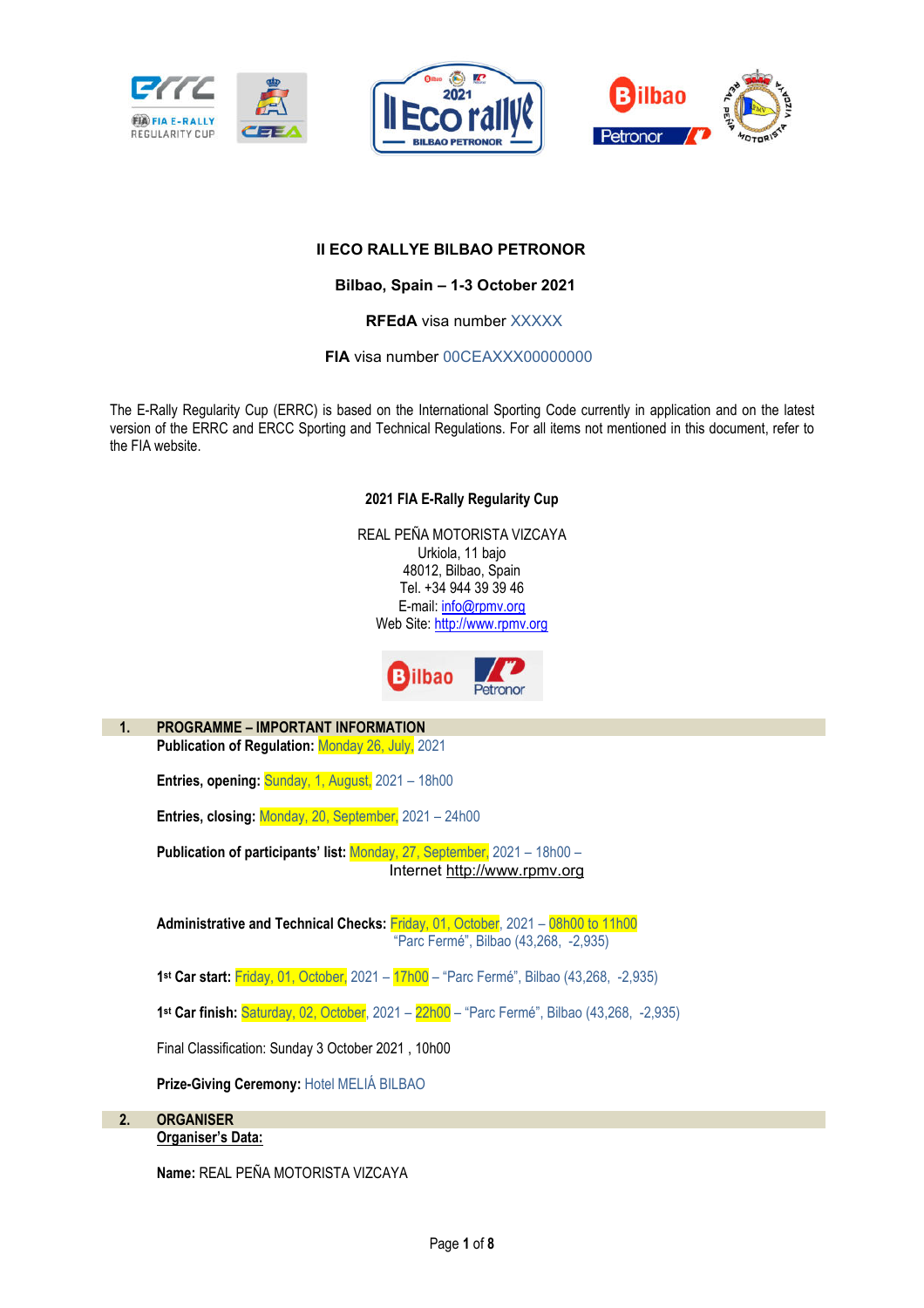





**Address:** URKIOLA 11 BILBAO (48012)

**Contact:** Asier Madariaga Telephone: +34.618.716.403 **e-mail:** info@rpmv.org

**Organising Committee: President: Asier Madariaga** 

**Other information:** 

**Website:** http://www.rpmv.org

**Telephone, e-mail:** +34 944.393.946, info@rpmv.org

NOTE: The Entry form must be submitted to the above address by regular post or e-mail addresses, and must be received strictly within the time period referred to in the programme.

### **3. OFFICIALS**

- **a.** Stewards Chairman of the Panel of Stewards: KARL-HEINZ STEGNER (Appointed by the FIA) Steward (01): XXX Steward (02) XXX
- **b.** Clerk of the Course: MAXIMO GUERRERO MESON
- c. Deputy Clerk of the Course XXX
- **d.** Secretary of the Event: XXX
- **e.** FIA Technical Delegate: MARIO BONIFACIO (Appointed by the FIA)

**f.** Competitor Relations Officer: XXX

# **4. FIA AND OTHER TITLES ELIGIBILITY**

- **4.1. 2021 FIA titles for which the Event counts**
	- 2021 FIA E-Rally Regularity Cup with the following titles:
	- FIA E-Rally Regularity Cup Drivers of vehicles in Article 2 in the Technical Regulations.
	- FIA E-Rally Regularity Cup Co-Drivers of vehicles in Article 2 in the Technical Regulations.
	- FIA E-Rally Regularity Cup for Manufacturers of vehicles in Article 2 in the Technical Regulations.
- **4.2. Other titles**
	- The Rallye counts for the RFEdA "Campeonato de España de energias alternativas **CEEA-2021**"

#### **5. VEHICLES ELIGIBLE TO PARTICIPATE**

All vehicles must be in conformity with the Technical Regulations of the FIA E-Rally Regularity Cup.

# **6. GENERAL CONDITIONS**<br>**6.1.** The event will be organize

- The event will be organized in conformity with:
	- the FIA International Sporting Code and its appendices;
	- the Sporting Regulations of the FIA E-Rally Regularity Cup;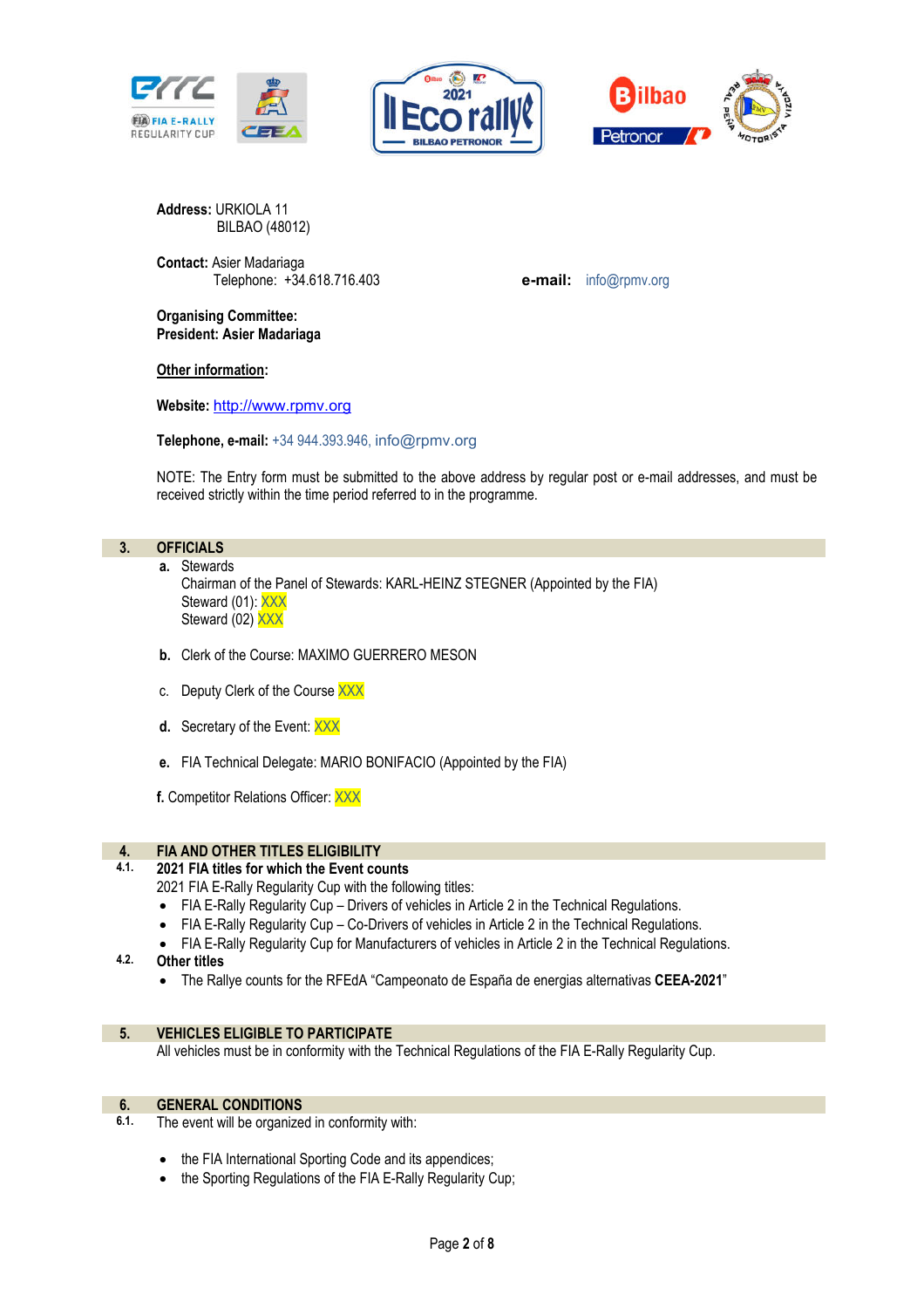





- the applicable prescriptions stated in the National Sporting Regulations; and
- the present Supplementary Regulations.

The Organizing Committee will ensure that the event complies with all the rules and regulations stated above, and that the event has received all the required administrative authorizations.

#### **6.2 Insurance**

The organiser has contracted insurance covering the following risks: Civil Liabilities towards third parties as valid in Spain for vehicles driven on public roads. As covered parties will be considered the competitors, the FIA and the officials of the event. (See Appendix Insurance)**.**

#### **6.3 Security GPS System and Timekeeping Transponder**

 The cars will be equipped with a GPS beacon and a transponder. They will be installed before the start of the first leg.

The GPS beacon and Transponder do not require any special installation.

The GPS beacon and Transponder will be recharged by the Organizer along the rallye**.**

#### **7. ITINERARY AND LAYOUT**

The route of the **II ECO RALLYE BILBAO PETRONOR** will cover a distance of 390 kms, divided in three days (with five sections); and there will be 9+1SSS regularity stages.

*The participant will be responsible for ensuring that the vehicle is prepared to undertake this Regularity Driving test event and is able to fulfill the planned itinerary*.

#### **Day 1 (2021.10.01): Bilbao – Bilbao (95 kms)**

 Section 1 – (95,0 kms) has 3 Regularity Stages: RS-1 (11,78 kms) RS-2 (16,70 kms) RS-3 (13,99 kms)

The general compulsory recharging will be done in the Parc Fermé at the end of the Leg in Bilbao, there is plus than 12 hours overnight stay for recharging.

#### **Day 2 (2021.10.02): Bilbao – Bilbao (295,0 kms)**

 Section 2 – (111,0 kms) has 2 Regularity Stages: RS-4 (15,80 kms) RS-5 (22,40 kms) Section 3 – (145,0 kms) has 3 Regularity Stages: RS-6 (37,90 kms) RS-7 (27,30 kms) RS-8 (15,70 kms) Section 4 – (39,0 kms) has 1 Regularity Stage: RS-9 (17,90 kms)

Two Regroupements with recharging will be done in this Leg:

First regroupement, between Regularity Stages 5 and 6 in Bilbao "Parc Fermé", 4 hours.

 Second regroupement, between Regularity Stages 8 and 9 in the Station Service PETRONOR in UGALDEBIETA (A-8 pk 131,00), (Super fast recharging posts) 2 hours 00 mins.

The general compulsory recharging will be done in the "Parc Fermé" at the end of the Day 2 in Bilbao, there is plus than 12 hours overnight stay for recharging, for the consumption measurements.

Grand total distance of the itinerary of the entire event. Km 390,00

**Day 3 (2021.10.03): "Bilbao – 30" (12,5 kms)** Super Special Stage, mandatory participation, but doesn't count for the final classification (12,00 Km)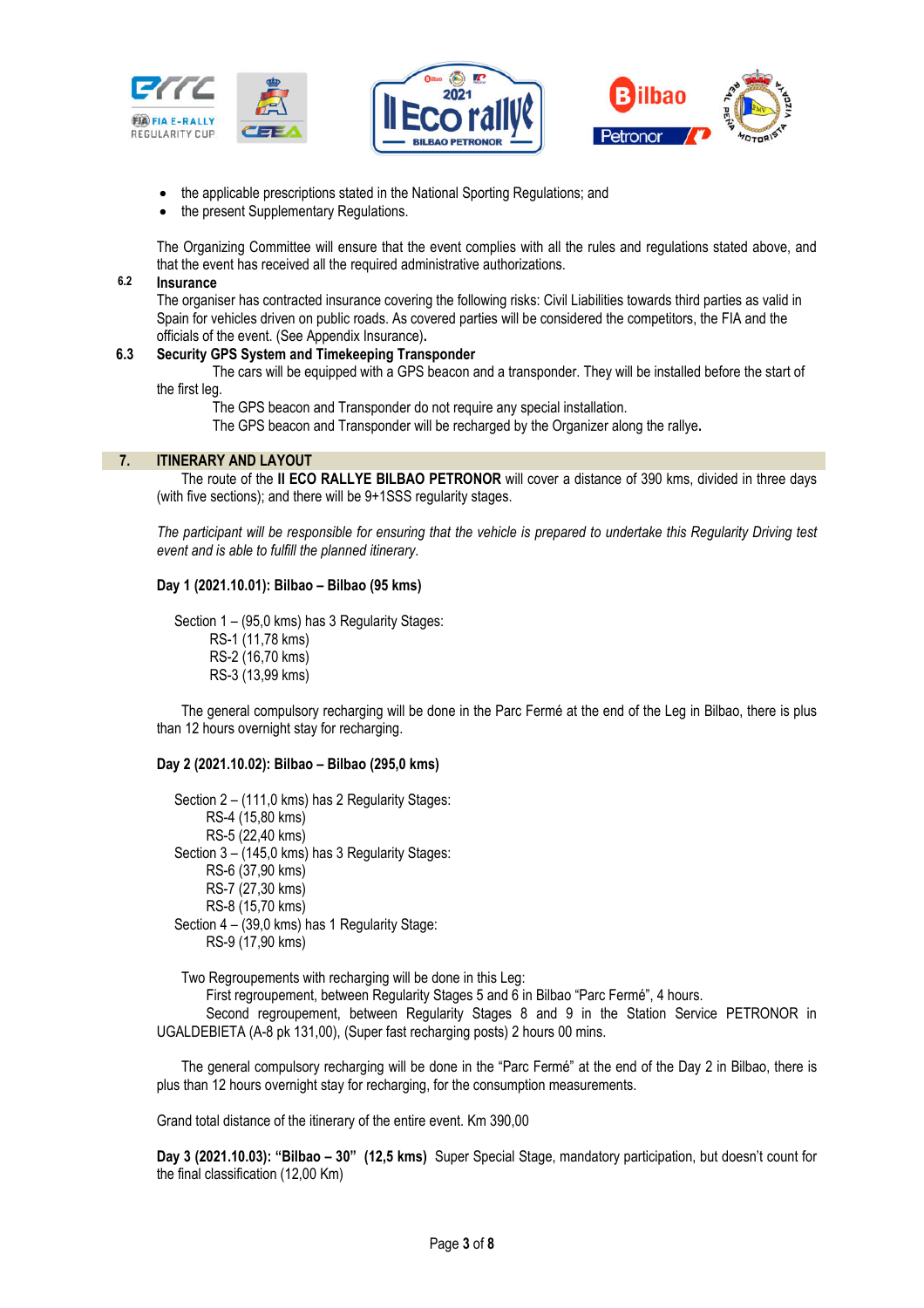





 Section **S**uper **S**pecial **S**tage – (12,5 kms) has 1 Regularity & consumption Stage: RS-Super SpecialStage-11 (12,0 kms)

The last compulsory recharging will be done in the Parc Fermé at the end of the Day 2 in Bilbao "Parc Fermé".

The Energy Consumption measurements will be referred to Days 1 and 2 in a total of 390,0 kms, take the consumption rate **by the meters of the recharging posts,** the Sunday before the start of the SSS**.**

**Total distance of the Rallye**: 390,0 kms **Total distance of the Regularity Stages**: 180,0 kms ( 46 % ) **Total distance of the Energy Consumption Cup Rallye**: 390,0 kms **Total distance of the Energy Consumption Stages**: 180,0 kms

Various places and villages crossed along the itinerary: Bilbao, Güeñes, Orduña, Gordexola, Lezama, Muxika, Zamudio, Protected Landscape Gorbeia, Murgia, Vitoria-Gasteiz, Amurrio, Ampuero, Peña Angulo.

# **8. RUNNING OF THE EVENT**

#### **8.1. Nature of the event**

The **II ECO RALLYE BILBAO PETRONOR**) is an E-Rally Regularity event combined, in accordance to the 2021 regulations. Each competitor will collect penalty points from the "Regularity Stages" and from the road connecting the sections (Time Control penalties) in accordance with the present Supplementary Regulations and the Bulletins, which may be issued at a later stage.

# **8.2. Start, Finish, Results**

**8.2.1.** After the scrutineering, and during the overnight stay and after the finish the cars will remain in the Parc Fermé, which they will enter as soon as they finish a Leg.

The **mandatory briefing** will send in **writing mode** during the Administrative checks.

The start signal for the event will be given on Friday, 01 October, 2021 – "Parc Fermé", Bilbao. Crews must go to their vehicles at TC 0, 15 minutes prior to their scheduled time of departure to collect the Time Card.

The first car will start at 17h00 (TC 0)

The starting sequence will follow the participation number and the cars will start at one-minute intervals.

**8.2.2.** The first Leg Day 1 (1 Section) will be constituted by 3 Regularity Stages and 0 regroupings or charging stops. During the overnight stay and after the finish the cars will remain in the Parc Fermé, which they will enter as soon as they finish the Leg.

The second Leg Day 2 (3 Sections) will be constituted by 6 Regularity Stages and 2 regroupings/charging stop.

The third Day (1 Section) will be constituted by 1 Regularity Super Special Stage.

The distances covered per Leg and per Regularity Stages are referred in article 7 above

#### **A preliminary timetable is attached herewith as appendix 2**

#### **9. CHARGING (BEV/PHEV)**

The organising committee will supply for recharging electric power: Recharging points: "Parc Fermé" in Bilbao (43,268, -2,935) Station Service PETRONOR Ugaldebieta (A-8 Pk131,000) (43,328601, -3,068540)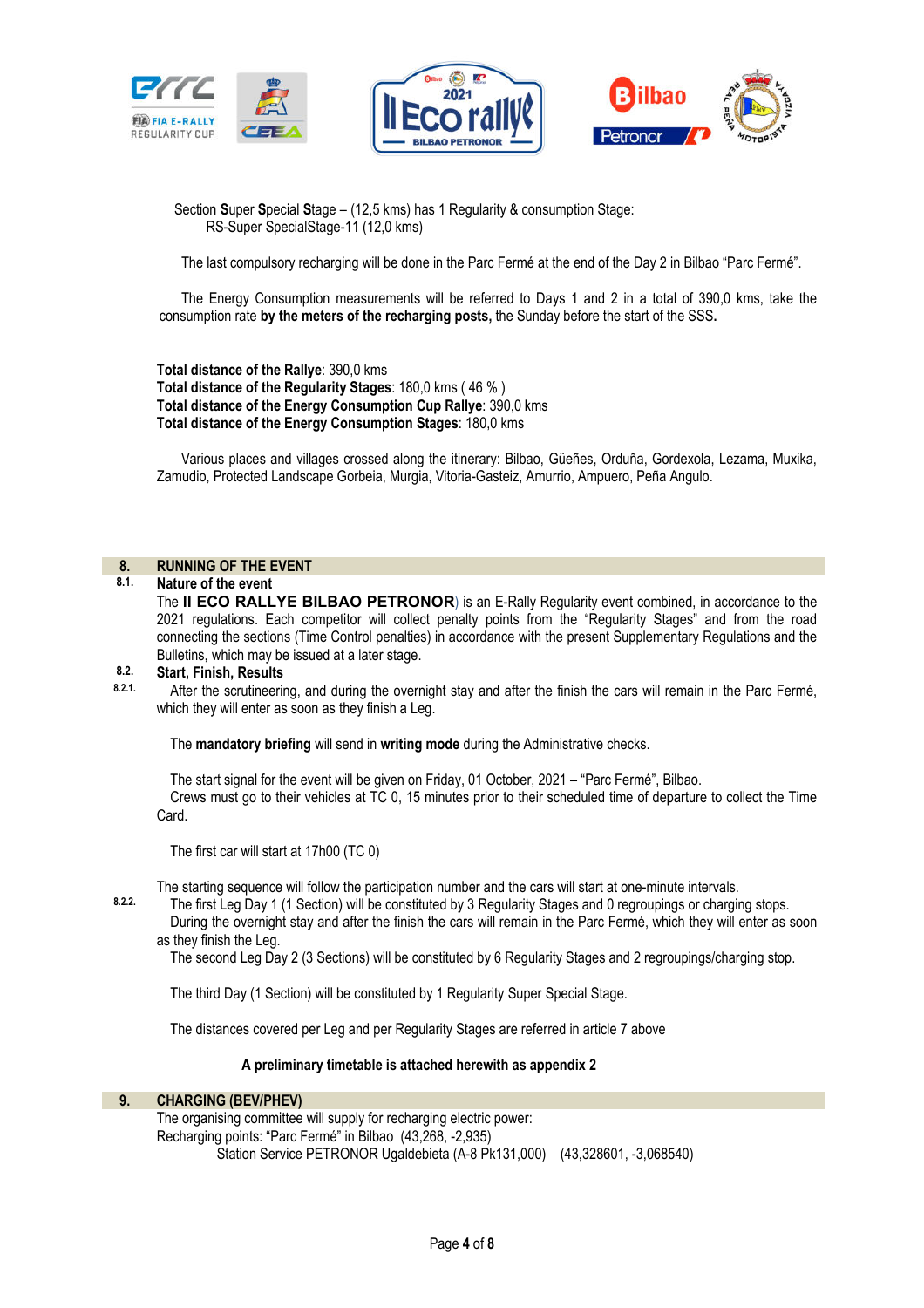





## **Connector types supplied**

| <b>Connector CCS 2</b>       |                          |  |
|------------------------------|--------------------------|--|
| Maximum voltage              | 920 V                    |  |
| Maximum current              | 500 A                    |  |
| Maximum power                | 350 kW                   |  |
| Standard                     | IEC 62196-2, IEC 62196-3 |  |
| <b>Connector CHAdeMO</b>     |                          |  |
| Maximum voltage              | 500 V                    |  |
| Maximum current              | 200 A                    |  |
| Maximum power                | 100 kW                   |  |
| Standard                     | IEC 62196-2, IEC 62196-3 |  |
| <b>Connector type 2</b>      |                          |  |
| Maximum voltage              | 400 V                    |  |
| Maximum current (1-3 phases) | 32 A                     |  |
| Maximum power                | 7,4kW - 11kW             |  |
| Standard                     | IEC 62196-2, IEC 62196-3 |  |
| <b>Connector type 1</b>      |                          |  |
| Maximum voltage              | 240 V                    |  |
| Maximum current (1 phase)    | 32 A                     |  |
| Maximum power                | 7,2 kW                   |  |
| Standard                     | <b>SAE J1772</b>         |  |

| <b>ZONE</b>                                        | <b>CONNECTOR</b> | <b>NUMBER</b> |
|----------------------------------------------------|------------------|---------------|
| PETRONOR petrol station UGALDEBIETA                | CCS <sub>2</sub> |               |
| (Fast charge: 4 chargers with 2 NON simultaneous 2 | <b>CHAdeMO</b>   |               |
| connectors; AC charge: number of chargers tbd) (*) | Type 2           | /*ˈ           |
| Parc Fermé in (BILBAO) zone                        | Type 1           | /**\          |
|                                                    | Type 2           | /**\          |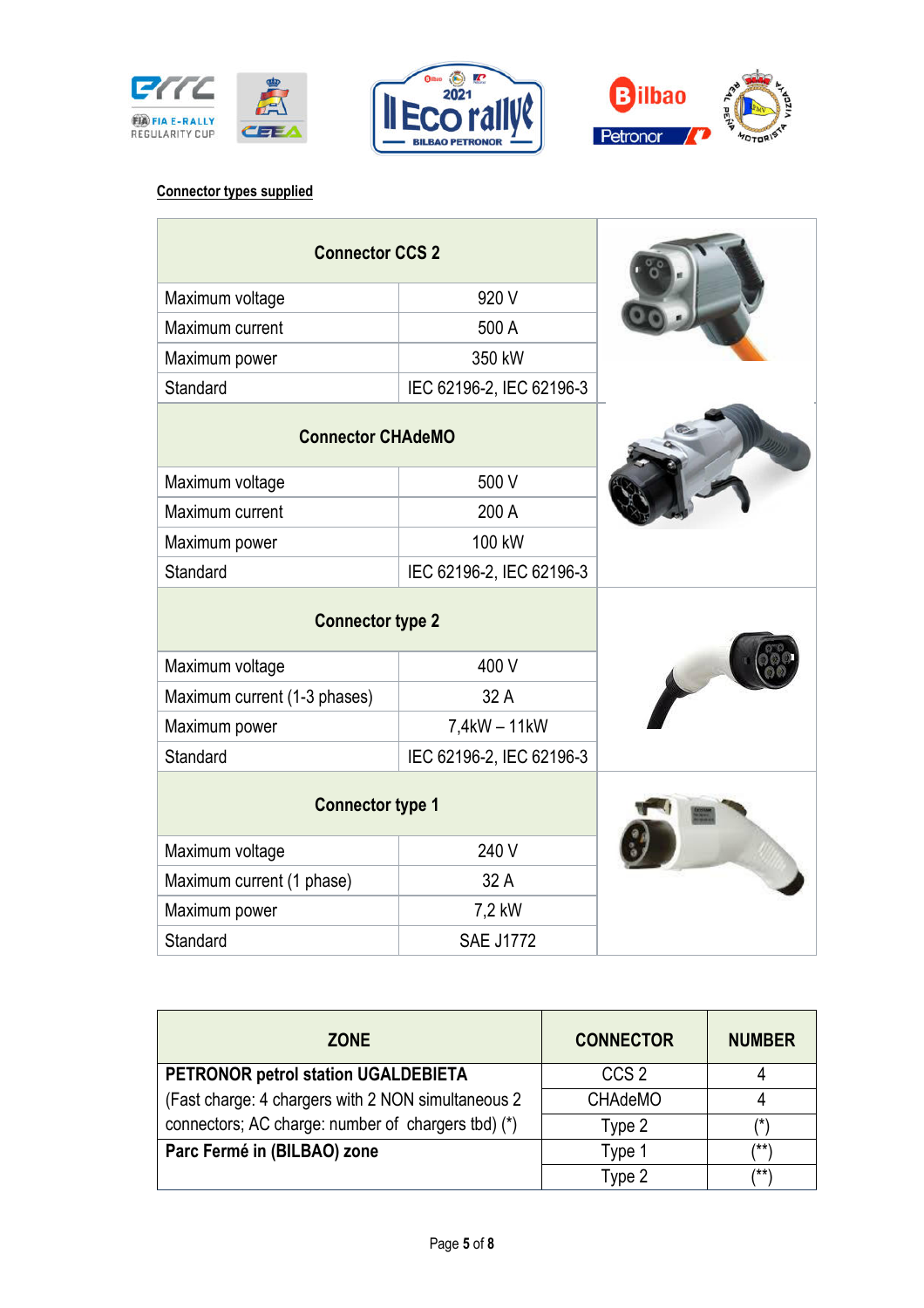





NOTE (\*): The number of sockets Type2 in this recharging point as well as the energy supplied must be sufficient to connect the vehicles with this kind of connectors.

 (\*\*): The number of sockets in this recharging point as well as the energy supplied must be sufficient to connect the entered vehicles, plus 10% in case of malfunction of any of the sockets.

#### **10. ENERGY CONSUMPTION INDEX**

During the Legs 1 and 2 (390,0 kms) an Energy Consumption classification will be constituted in accordance to the relative FIA Sporting Regulation 2021.

Consumption measurements will be made according to the sum of the values obtained from the load meters associated with each participant during the recharges carried out during the first two stages of the Rally. In the event that, for whatever reason, a participant's vehicle does not reach 100% charge after night charging from Saturday to Sunday, an estimation of the consumption wil be calculated.

#### **11. ENTRY PROCEDURE AND FEES**

The amount of the entry fee is fixed for each crew comprising two people (driver and co-driver, or driver and navigator):

- a) With the optional advertising proposed by the Organiser: 300 EUR
- b) Without the optional advertising proposed by the Organiser: 600 EUR For remittances of entry fees please make use of next Bank account: Bank: **KUTXABANK** Account Holder: **REAL PEÑA MOTORISTA VIZCAYA** IBAN: ES97 2095 0014 20 9109761773

The Organizer will provide the participants with material and services as referred to in Art. 11 in the Sporting Regulations of the FIA E-Rally Regularity Cup.

### **11.1 Refund Entry Fee**

- Entry fees will be refunded in full:
- If the entry is not accepted.
- If the event is cancelled.

#### **11.2 Crew documents**

A crew comprises one driver and one co-driver, or one driver and one navigator.

Both must be a holder of the following documents:

- $\checkmark$  Driving licence according to the entered vehicles (not applicable for the navigators only)
- $\checkmark$  Any grade of FIA licence, issued by their ASN, or
- $\checkmark$  An FIA licence, grade D (or equivalent), obtained for the event, and valid for its duration, which has been issued by their ASN or by the organizer's ASN (with the written permission of the competitor's ASN) and handed over to the participants at the latest during the administrative checks. It will be subject to the payment of a fee of 50 EUR.
- $\checkmark$  Vehicle document permitting its free circulation on public roads.
- $\checkmark$  Should it be applicable, a vehicle document required in the Technical Regulations of the FIA E-Rally Regularity Cup.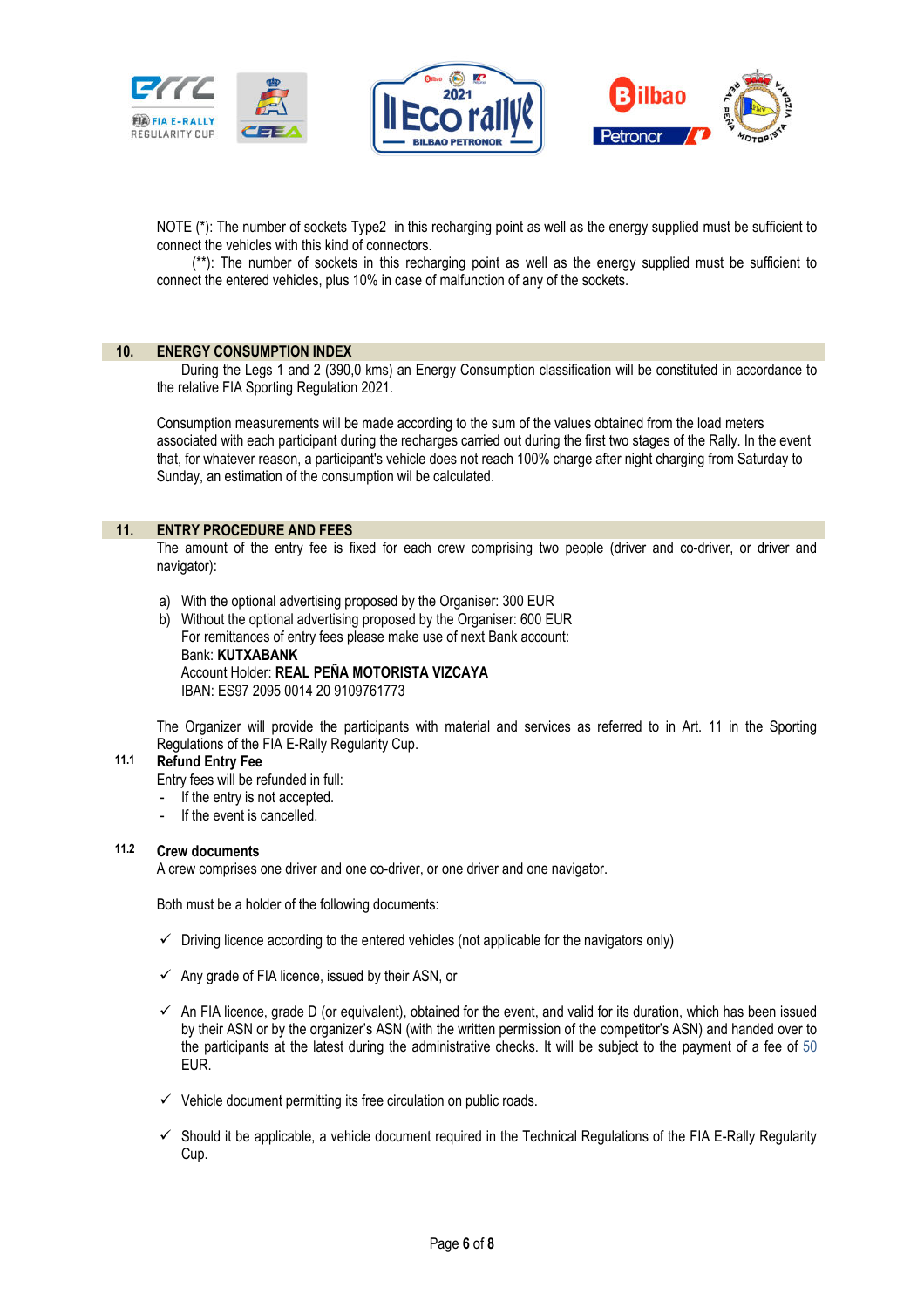





 $\checkmark$  Vehicle valid insurance certificate in accordance with the traffic Code.

 $\checkmark$  Authorization of the car owner if he or she is not a member of the crew.

#### **11.3. Entry Form**

Any person, or legal entity, wishing to participate to the event must submit to the Event secretariat, a properly filled-in and signed entry form (see Appendix 1), together with all other requested documents, photos, etc. before Monday, 20, September, 2021

- **11.4.** The field for participation is limited to a total of 60 entries (+ 10 if necessary to **CEEA-2021** Cpt).
	- All entry forms received after the above number of vehicles has been accepted will be entered on a reserve list.
- **11.5.** The minimum number of entered cars is: 25 cars.

# **12. Advertising Promotion and Publicity**

#### **12.1. Official Supporter**

The organisation of the event is supported by The City Town Hall of BILBAO and PETRONOR, the logos of which must, as a matter of obligation, be displayed on the competition numbers and on any other promotional material intended to be placed on vehicles. Optional advertising material can be proposed by the organisers as follows: - XXX

- …

- **12.2.** The Organisers will provide the participants with various material and services as follows:
	- Proposed optional advertising material
	- Free tickets for the Light lunch and Dinner of Saturday
	- Invitation to the Official Midday Lunch and Prize-Giving Ceremony of Sunday
	- Al printed material as Roadbooks, maps etc.

Add any other material or service rendered.

# **13. GENERAL CLASSIFICATION, FIA E-RALLY REGULARITY CUP, OTHER CLASSIFICATIONS – AWARDS**

#### **13.1. FIA Classifications**

The following classifications will be submitted to the FIA for the allocation of FIA E-Rally Regularity Cup points:

- Regularity Tests
- Road Penalties
- Energy Performance Index
- Final Classification Drivers, Co-Drivers, and Manufactures.

The classification statements must contain the name and the date of the event; the first name, surname and nationality of Competitors, Drivers and Co-Drivers; the Vehicle Manufacturer as should be listed in the Manufacturers' Cup classification; and the Road penalty points, the Regularity Stages penalty points and the sum of penalty points.

#### **13.2. Other Classifications (if any)**

- Any other classification of the Organiser's choice

#### **13.3. Cups / Trophies**

For final Classifications as stated in Art. 13.1 above, Cups/Trophies will be awarded to at least the three first placed competitors (Driver and Co-Driver) of the Classification.

The trophies are of free design, but should reflect the importance of the Event. They will be provided by the Organizer and must show:

- a) The FIA E-Rally Regularity Cup official logo.
- b) The official name of the event and/or the title sponsor's logo.
- c) The driver's position.

The organizer is free to include special trophies.

### **14. PROTESTS / APPEALS**

#### The amount of the protest fee is 1000 EUR.

Protests against the preliminary official results of the Event must be lodged, in writing, in accordance with the prescriptions set in the ISC with the Clerk of the Course within 30 minutes of the moment of their posting on the official notice board. Upon the expiration of this time period, the preliminary results become final.

Every protest is eligible to be examined by the Stewards of the Event only if it is accompanied by the aforementioned protest fee defined in this article, which is not refundable should the protest fail to be upheld.